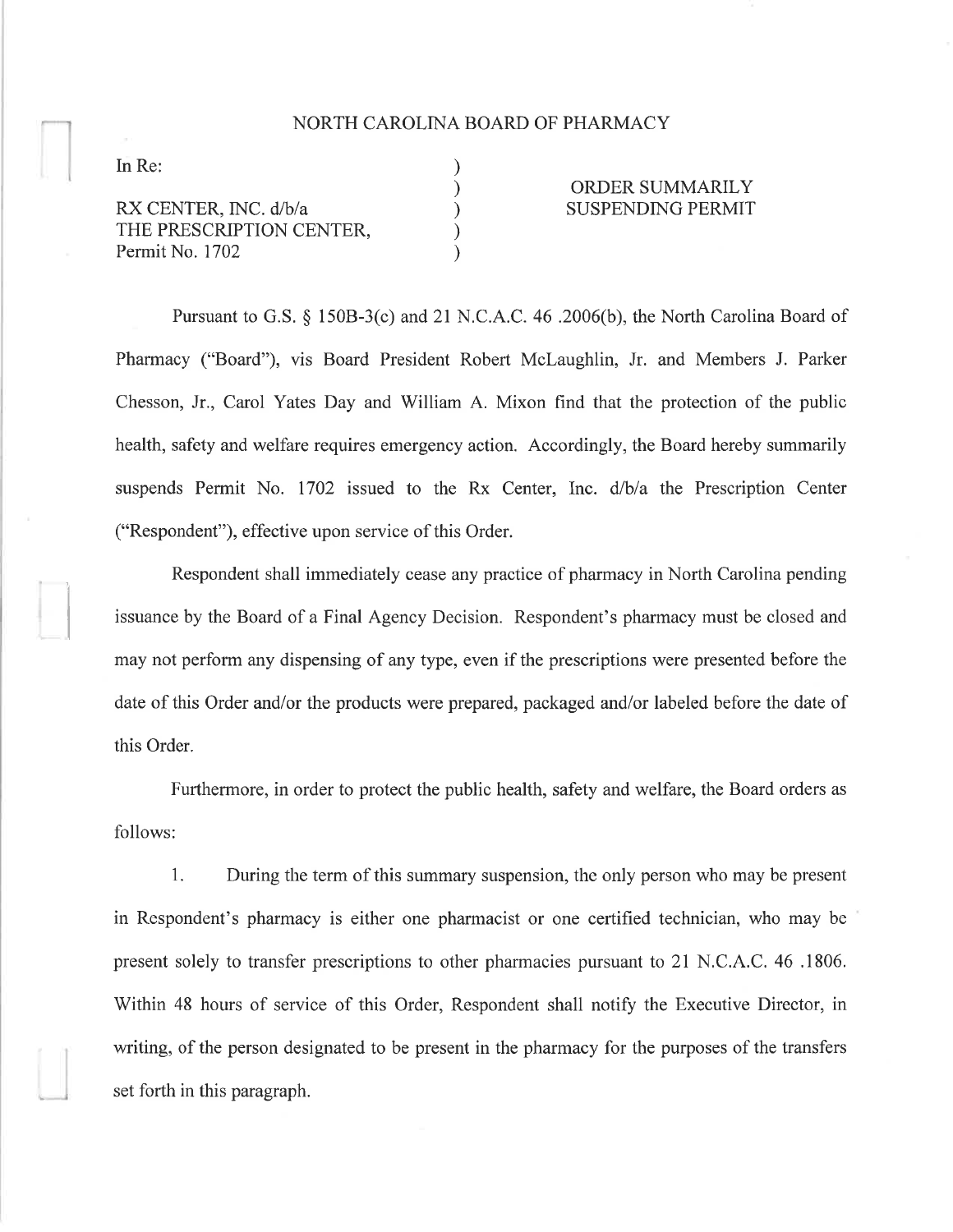2. During the term of this suspension, signs shall be placed at the entrance to the pharmacy, in a format in the discretion of the Board, informing the public that the pharmacy is closed by order of the Board.

3. Although there is no evidence at this time of any contamination in Respondent's products, Respondent shall immediately recall any compounded drugs that were compounded on or after Septernber 24,2014. Any recalled products shall be retained and secured.

These limitations and conditions shall remain in place pending issuance by the Board of a Final Agency Decision.

You may request a hearing on the charges against you by submitting a written request within sixty (60) days of service of this order, pursuant to 21 N.C.A.C.46.2004. Within sixty (60) days of receipt of your written request, the Board will issue a notice of hearing with respect to whether the summary order should be continued. That notice will advise you of the date and time of the hearing, which will be set within the discretion of the Board. In the event that you request a hearing, this summary order remains in effect until the issuance of a further decision by the Board.

If you do not request a hearing as set forth above, you waive the right to contest the Board's decision and the summary order imposed upon you. However, you retain the right to file a written petition for lifting of the limitations and conditions on your permit. The Board will set a hearing at a time and place within its discretion and will rule on the petition, in its discretion, under its duty to consider the public health, safety and welfare.

2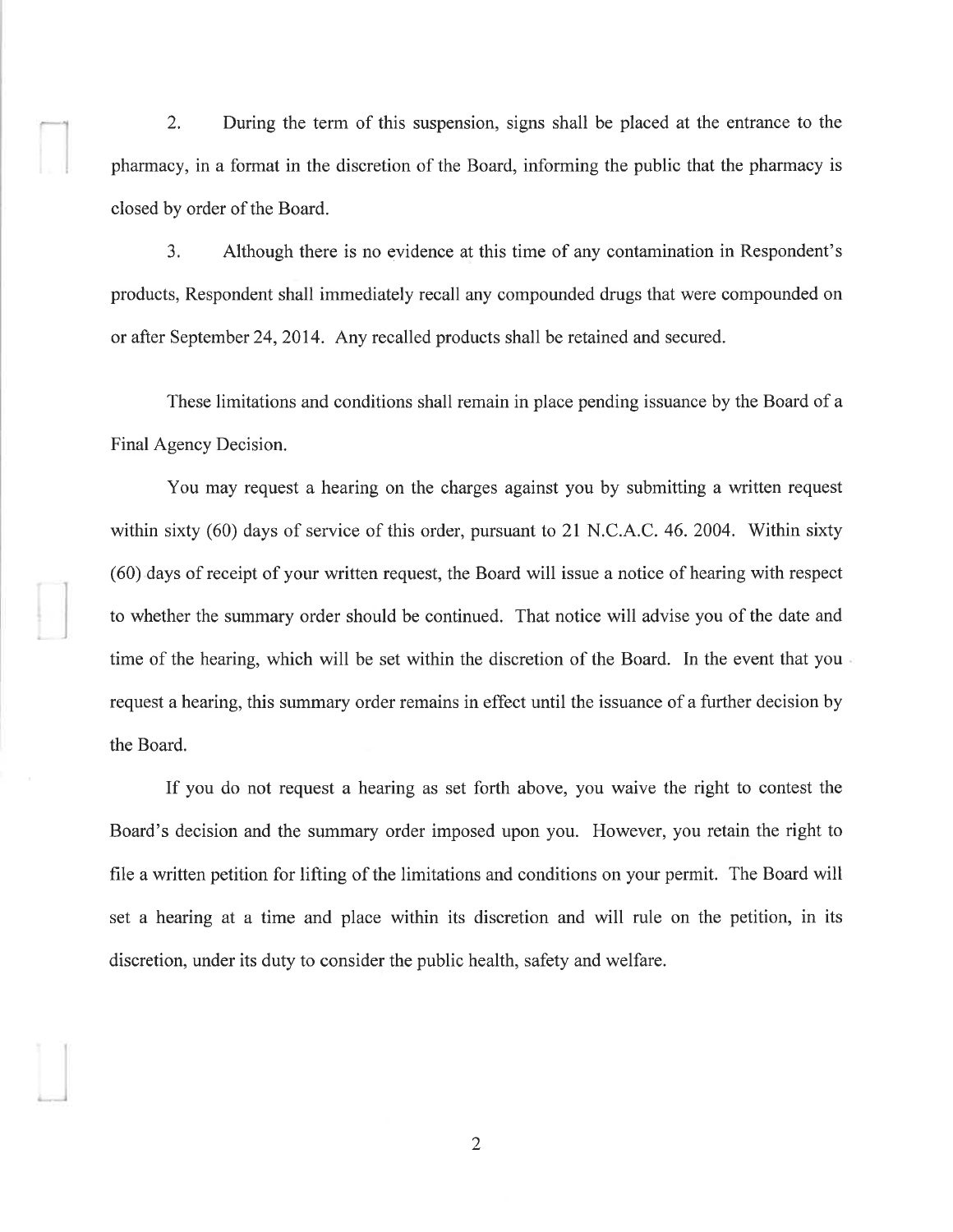By Order of the Board, this  $24^{\text{A}}$  day of March, 2015.

NORTH CAROLINA BOARD OF PHARMACY

Jack W. Campbell, IV<br>Executive Director